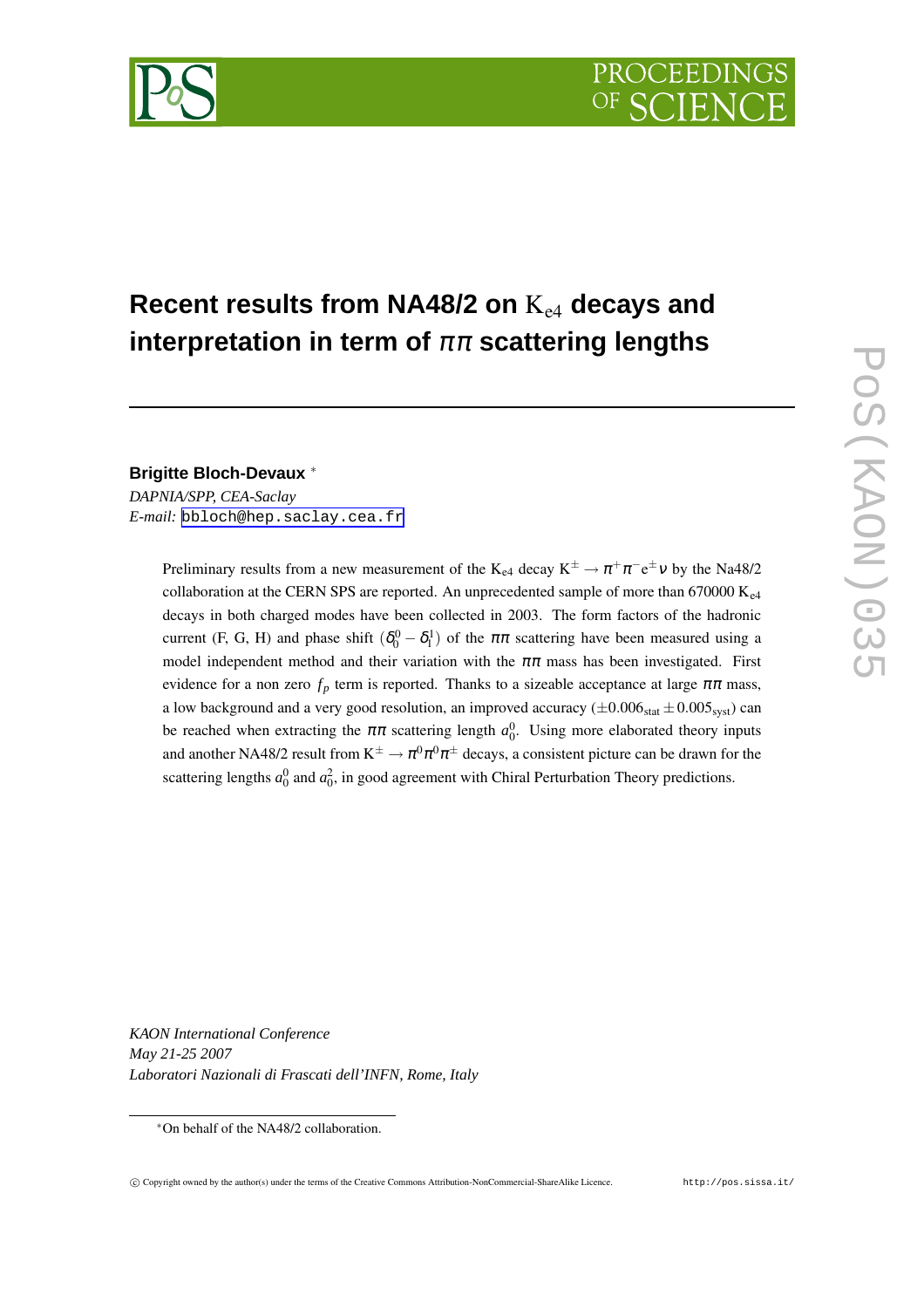# **Introduction**

Charged K<sub>e4</sub> data are of particular interest as they give access to the  $\pi\pi$  phase shift  $\delta = \delta_0^0 - \delta_1^1$ in absence of any other hadron. The measured variation of the phase shift with the invariant mass *M*<sub>ππ</sub> near threshold can be related to *a*<sup>0</sup><sub>0</sub> and *a*<sup>2</sup><sub>0</sub> (the ππ s-wave scattering lengths for Isospin states 0 and 2) using dispersion relations and data at intermediate energies [[1,](#page-4-0) [2,](#page-4-0) [3\]](#page-4-0). Predictions on the behavior of the hadronic form factors have also been developed in the framework of Chiral Perturbation Theory (ChPT) [\[4\]](#page-4-0) and can be compared to precise experimental measurements. In the past years, only two experiments were able to collect large samples of  $K_{e4}$  decays [\[5,](#page-4-0) [6](#page-4-0)] and study their properties. The NA48/2 experiment was primarily dedicated to search for CP violation in charged kaon decays into  $3\pi$  [[7\]](#page-4-0) but the high intensity charged kaon beams allow to record at the same time large samples of rare decay modes like K<sub>e4</sub> with branching fraction  $\sim$  4 10<sup>-5</sup>.

This contribution presents preliminary results from the analysis of more than 670000  $K_{\text{e}4}$ decays recorded in 2003. The form factors and  $\pi\pi$  phase shift which characterize the decay are measured in a model independent method and compared with previous measurements. The result in terms of s-wave  $\pi\pi$  scattering lengths is compared with a complementary measurement performed by NA48/2 in the  $K^{\pm} \to \pi^0 \pi^0 \pi^{\pm}$  mode and presented at this Conference [[8\]](#page-4-0).

## **1. Experimental setup**

Two simultaneous  $K^{\pm}$  beams were produced by 400 GeV protons from the CERN/SPS, impinging on a beryllium target. The beams were then deflected in a front-end achromat to select momenta in the range (60±3) GeV/*c* and focused ∼ 200 m downstream at the first spectrometer chamber. A schematic view of the beam line can be found in [[7\]](#page-4-0). The NA48 detector and its per-formances are described elsewhere [[9\]](#page-4-0). The main components used in the  $K_{e4}$  analysis are:

- a magnetic spectrometer consisting of a dipole magnet surrounded by two sets of drift chambers achieving a momentum resolution  $\sigma(p)/p = (1.02 \oplus 0.044 p)\%$  (*p* in GeV/c).

- a 27 radiation length liquid krypton calorimeter used to measure electromagnetic deposits and identify electrons through their  $E/p$  ratio. The transverse segmentation into 13248 projective cells gives an energy resolution  $\sigma(E)/E = (3.2/\sqrt{E} \oplus 9.0/E \oplus 0.42)\%$  (E in GeV) and a space resolution for isolated showers  $\sigma_x = \sigma_y = (0.42/\sqrt{E} \oplus 0.06)$  cm.

#### **2. The** Ke4 **decay analysis**

The 2003 data were selected for three well reconstructed charged tracks topologies, requiring two opposite sign pions and one electron carrying the same charge as the total charge, identified from their  $E/p$  ratio. The reconstructed 3-track invariant mass (assigning a pion mass to each track) and  $p_t$  relative to the beam axis had to be outside an ellipse centered on the kaon mass and zero  $p_t$ , with semi-axes  $\pm 20 \text{ MeV}/c^2$  and  $\pm 35 \text{ MeV}/c$ , allowing missing energy and  $p_t$  for the neutrino. The background sources are  $K^{\pm} \to \pi^+\pi^-\pi^{\pm}$  decays with subsequent  $\pi \to e\nu$  decay or a pion misidentified as an electron and  $K^\pm\to\pi^\pm\pi^0(\pi^0)$  decays with subsequent Dalitz decay of a  $\pi^0$ with an electron misidentifed as a pion and photon(s) undetected. The relative level of background to signal is ~ 0.5% and has been cross-checked using Monte Carlo simulated events. The K<sub>e4</sub>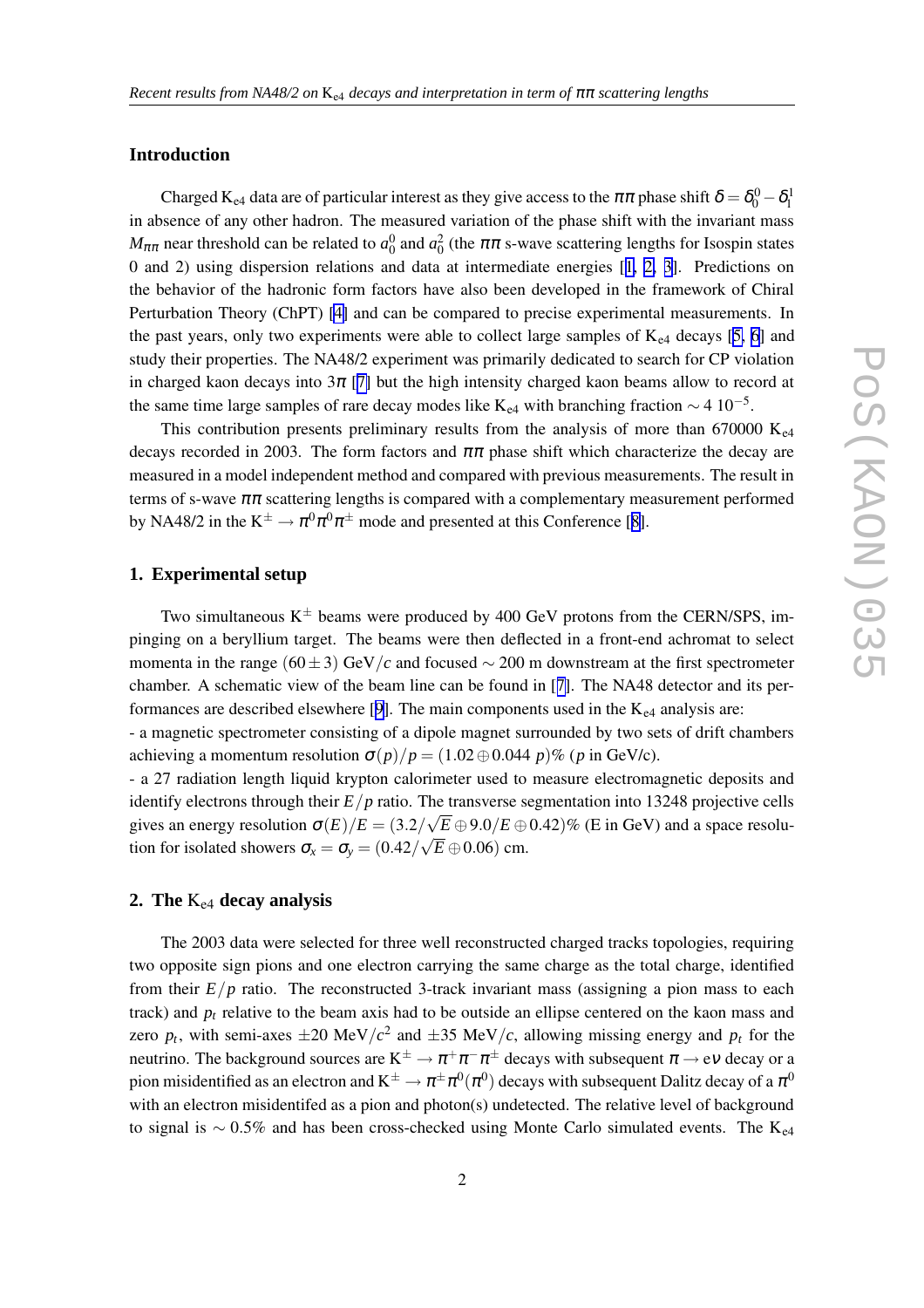decay is fully described by the five kinematic Cabibbo-Maksymowicz variables: two invariant masses  $M_{\pi\pi}$  and  $M_{\text{ev}}$  and three angles  $\theta_{\pi}$ ,  $\theta_{e}$  and  $\Phi$  as shown in Figure 1. Three axial (*F*, *G*, *R*) and one vector (*H*) form factors contribute to the transition amplitude and can be developed in a partial wave expansion of *s*, *p*,*d* waves.

 $F=F_s\,e^{i\delta_s}+\,F_p\,e^{i\delta_p}cos\theta_\pi+\,..,\,\,\,G=G_p\,e^{i\delta_g}+\,..,\,\,\,H=H_p\,e^{i\delta_h}+\,..$ 

The form factor *R* is suppressed by a factor  $m_e^2/S_e$  and cannot be measured in  $K_{e4}$  decays. Neglecting *d* wave terms and assuming the same phase for  $F_p$ ,  $G_p$ ,  $H_p$ , only one phase  $(\delta(q^2)) = \delta_s - \delta_p$ ) and four form factors are left, which are expanded further [\[4\]](#page-4-0) in powers of  $q^2 = (M_{\pi\pi}^2/4m_{\pi}^2) - 1$ :  $F_s = f_s(1. + f'_s/f_s q^2 + f''_s/f_s q^4 + ...)$ ,  $F_p = (f_p + ...)$ ,  $G_p = (g_p + g'_p q^2 + ...)$ ,  $H_p = (h_p + ...)$ 



**Figure 1:** Left: Topology of the charged Ke4 decay. Right: Distribution of the reconstructed  $\pi\pi$  mass (GeV $/c<sup>2</sup>$ ). Data are shown as symbols with error bars, simulation after fit as open histogram and background (hardly visible) from wrong sign events as shaded area.

From the data sample, a total of 15000 equi-populated bins are defined in the five-parameter space (ten along  $M_{\pi\pi}$ , five along  $M_{\text{ev}}$ , five along  $cos\theta_\pi$ , five along  $cos\theta_e$  and twelve along  $\Phi$ ). Ten independent four-parameter fits are performed, one for each bin in  $M_{\pi\pi}$ . The set of form factors and the phase shift are used to minimize the differences summed over all bins between data events and predicted events from a detailed simulation. A particular attention was given to the acceptance and resolution in the five-variable space. Radiative corrections, including Coulomb attraction between the two pions, were implemented using a dedicated generator code (PHOTOS).

# **3. Results and interpretation**

Two series of fits are performed separately for the  $K^+$  and  $K^-$  samples, using the same  $M_{\pi\pi}$ bins definition. The results are checked for consistency and then combined in each bin according to their statistical weight under the assumption of CP conservation (the  $\phi$  distribution of  $K^+$  decays is opposite to the  $\phi$  distribution of  $K^-$  decays with the same  $|H_p|$  value). The Data/MC normalizations are rescaled to have a mean value equal to unity. Last, values of  $F_p/F_s$ ,  $G_p/F_s$ ,  $H_p/F_s$ are deconvoluted of the observed  $F_s$  variation in each bin and plotted against  $M_{\pi\pi}$  to investigate a possible further dependence. A residual variation of  $F_s^2$  with  $S_e (= M_{ev}^2)$  suggests to measure the variation of the normalizations in the plane  $(q^2, S_e/4m_\pi^2)$ . Polynomial in the dimensionless variable  $q^2$  (and  $S_e/4m_\pi^2$ ) are used to fit the form factor variations and the Universal Band center line constraint is used to deduce a value of the scattering length  $a_0^0$ .

Systematic uncertainty studies include comparison of two independent analyses, trigger efficiency, acceptance control, background contamination, electron mis-identification, implementation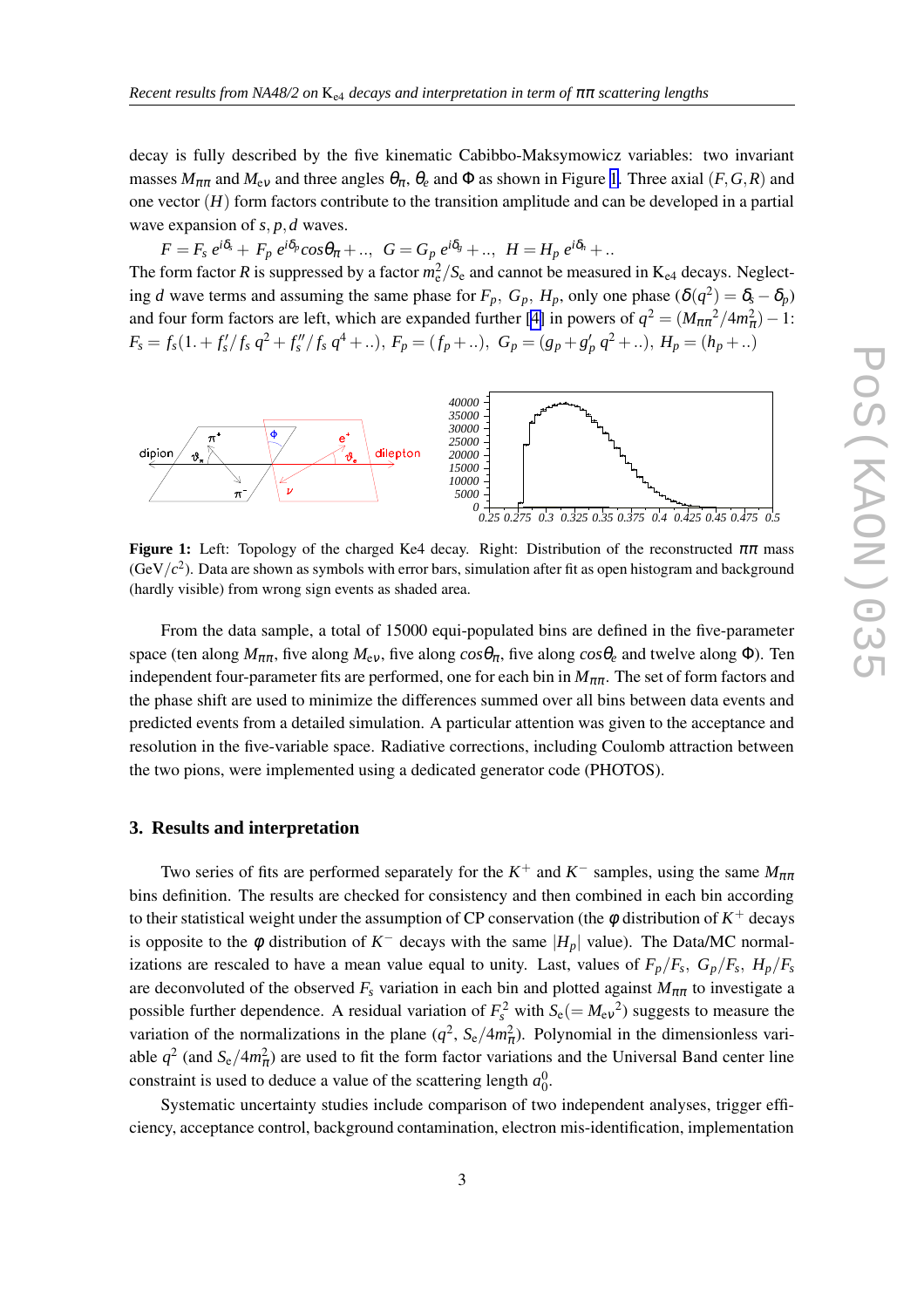of radiative corrections and neglected *S*<sup>e</sup> dependence of the form factors in the simulation. The numerical results are given below, including also a 2-parameter fit where both  $a_0^0$  and  $a_0^2$  are free :

| $f'_s/f_s =$  | $0.172$  | $\pm 0.009_{stat}$ | $\pm 0.006_{syst}$ | $f''_s/f_s =$ | $-0.090$ | $\pm 0.009_{stat}$ | $\pm 0.007_{syst}$ |
|---------------|----------|--------------------|--------------------|---------------|----------|--------------------|--------------------|
| $f'_e/f_s =$  | $0.081$  | $\pm 0.008_{stat}$ | $\pm 0.008_{syst}$ | $f''_s/f_s =$ | $-0.048$ | $\pm 0.004_{stat}$ | $\pm 0.004_{syst}$ |
| $g'_p/f_s =$  | $0.873$  | $\pm 0.013_{stat}$ | $\pm 0.012_{syst}$ | $g'_p/f_s =$  | $-0.048$ | $\pm 0.004_{stat}$ | $\pm 0.004_{syst}$ |
| $h_p/f_s =$   | $-0.411$ | $\pm 0.019_{stat}$ | $\pm 0.007_{syst}$ | $g'_p/f_s =$  | $0.081$  | $\pm 0.022_{stat}$ | $\pm 0.014_{syst}$ |
| $a_0^0(1p) =$ | $0.256$  | $\pm 0.006_{stat}$ | $\pm 0.005_{syst}$ |               |          |                    |                    |
| $a_0^0(2p) =$ | $0.233$  | $\pm 0.016_{stat}$ | $\pm 0.007_{syst}$ | $a_0^2(2p) =$ |          |                    |                    |

A comparison of NA48/2 phase shift measurements with those of previous experiments and the Universal Band predictions for two values of  $a_0^0$  is shown in Figure 2: the data are in good agreement (apart from the highest energy point of E865) and favour rather large values of  $a_0^0$ .



**Figure 2:** Phase shifts measurement from the three experiments. The top band corresponds to the predictions of the Roy equations for  $a_0^0 = 0.26$ , the lower band for  $a_0^0 = 0.22$ .

To investigate the compatibility of the two high statistic experiments, the results of the 1 and 2-parameter fits are plotted in the plane  $(a_0^0, a_0^2)$  where they show marginal consistency (Figure [3\)](#page-4-0). This is mainly due to the highest energy point of E865 which received a specific treatment in the analysis [[6\]](#page-4-0). Further theoretical developments [[10\]](#page-4-0) suggest that isospin symmetry breaking effects, neglected so far, should be considered when extracting  $\pi\pi$  scattering lengths from phase measurements. Under this assumption, measurements of the same scattering lengths in the  $K^{\pm} \to \pi^0 \pi^0 \pi^{\pm}$ decays [[8](#page-4-0)] show very consistent results, in good agreement with the predictions from Chiral Perturbation Theory [\[2\]](#page-4-0).

# **Conclusion**

The axial and vector form factors of the  $K_{e4}$  decay have been measured with an unprecedented relative precision of few percents and evidence for a non zero  $f_p$  term of  $\sim$  5% has been established.